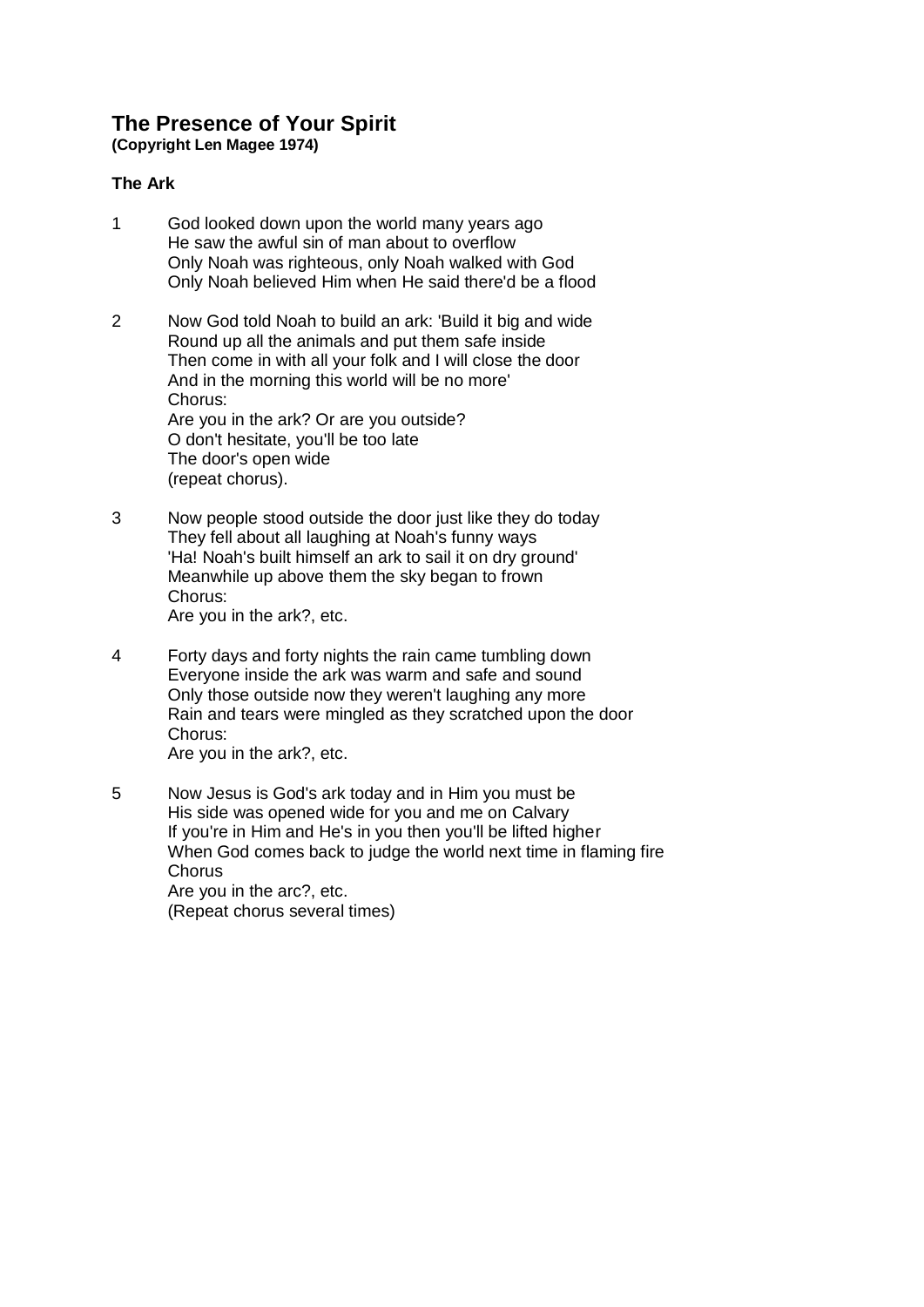## **Not My Own**

- 1 The Garden of Eden saw Adam and Eve The sin they did there caused all men to grieve Faced with a choice to rebel or obey Hear them say, 'Want my own, I want my own I want my own will not Thine'
- 2 All over the world in these last days of time Lost deep in sin, the people are crying 'We don't want Jesus, we don't want your law' Hear them say, 'Want my own, I want my own I want my own will not Thine' Has God spoken to your heart any time? Has He said: 'Make your will become Mine'?'
- 3 Who could there be who could save us from sin? Who'd open Heaven and let us go in? God sent His Son from the glory above Hear Him say, 'Not my own, no not my own No not my own will but Thine' Has God spoken to your heart any time? Has He said: 'Make your will become mine'?
- 4 See in the Garden of Gethsemane Jesus, He prayed there for you and for me See as He struggled and sweat drops of blood Here Him say, 'Not my own, no not my own No not my own will but Thine No not my own, no not my own No not my own will, but Thine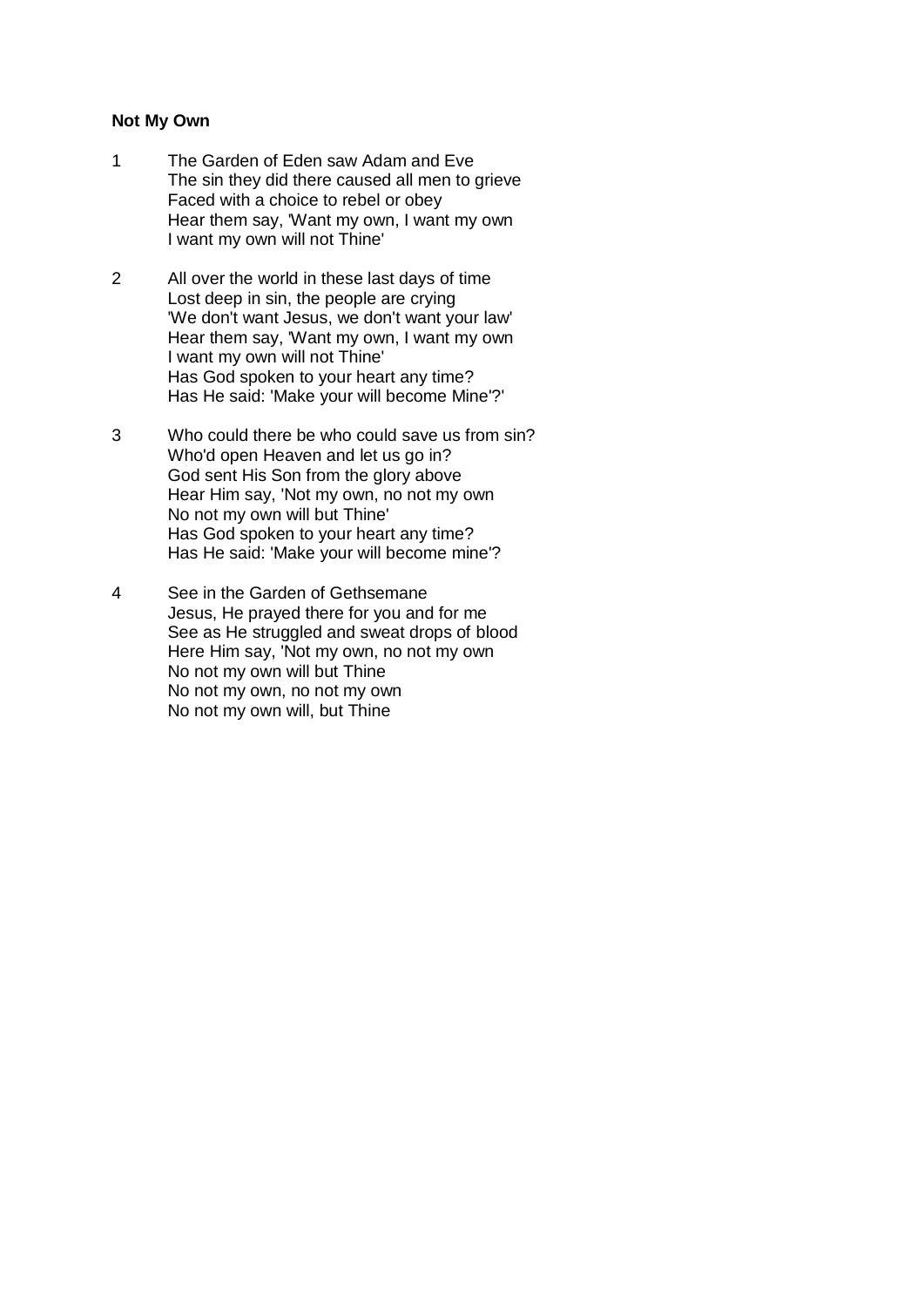## **Only A Prayer Away**

- 1 One day I heard the ancient story Of a cross on a hill far away And now I've a friend up in glory And He's only a prayer away Chorus: O He never would say: 'I'm too busy today' Every tear, every care, He's promised He will share And although He's the Lord of all glory Yet He's only a prayer away.
- 2 Sometimes I don't feel much like praying But He speaks words of love just the same And deep in my soul there starts flowing Living waters, songs of praise to His name Chorus: O no He never would say, etc.
- 3 If I keep the cross e'er before me As I die I will live day by day If I sin, If I fall, He'll restore me For He's only a prayer away Chorus: O no He never would say, etc. Yes although He's the Lord of all glory Yet He's only a prayer away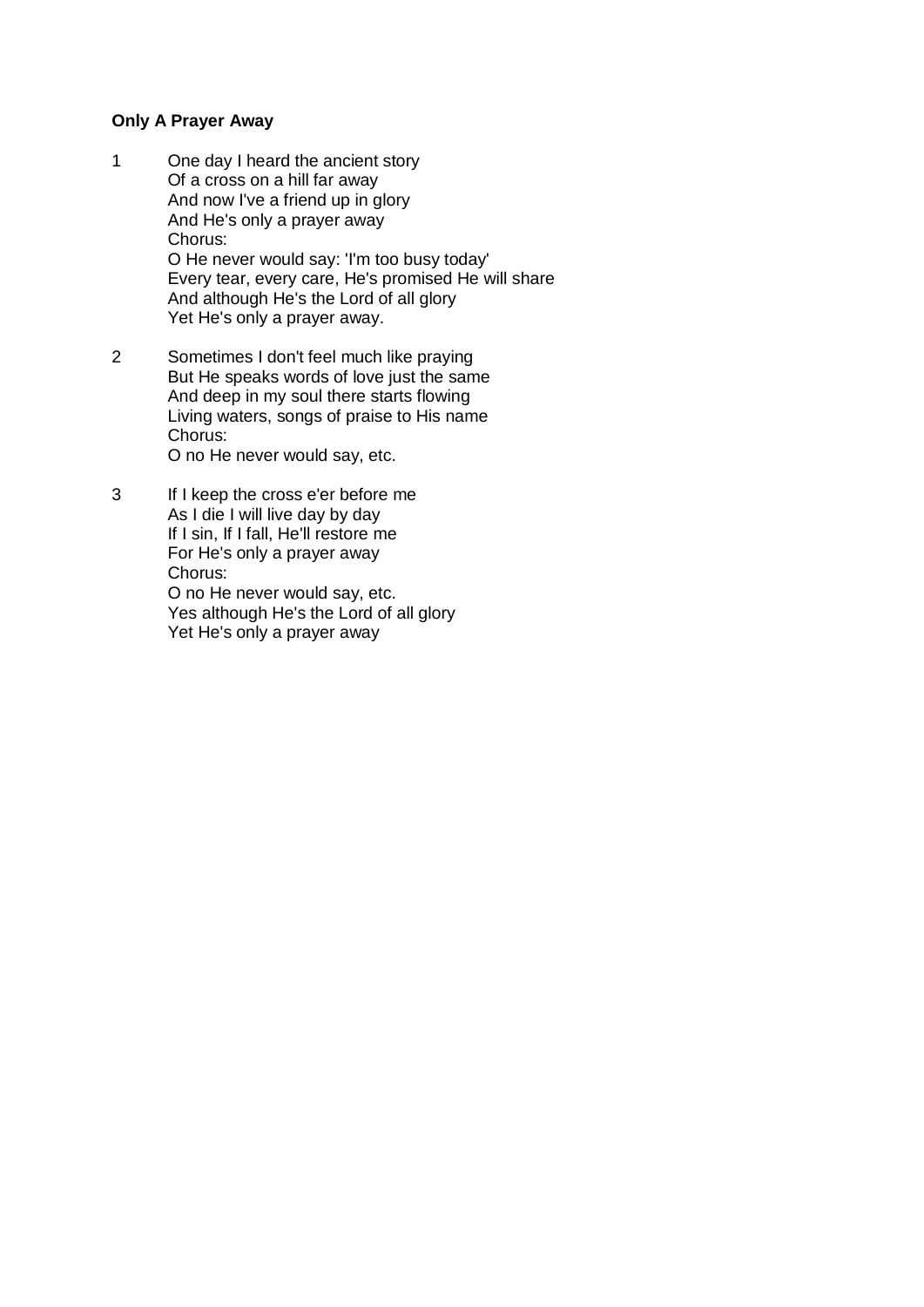# **That Day**

- 1 I'm looking forward to that day The clouds of life will blow away When Jesus comes and takes me to be with Him The bells of Heaven they will ring And everywhere the saints will sing When Jesus comes and takes me to be with Him That will be dawn in my heart on that day That will be joy that no words can ever say
- 2 There is gonna be no doubt I'll hear the trumpet and a shout When Jesus comes and takes me to be with Him First there's gonna be a hush Then there'll be a great big rush When Jesus comes and takes me to be with Him That will be dawn in my heart on that day That will be joy that no words can ever sa
- 3 Yes I'm looking forward to that day The clouds of life will blow away When Jesus comes and takes me to be with Him The bells of Heaven they will ring And everywhere the saints will sing When Jesus comes and takes me to be with Him Ah when Jesus comes and takes me to be with Him When Jesus comes and takes me to be with Him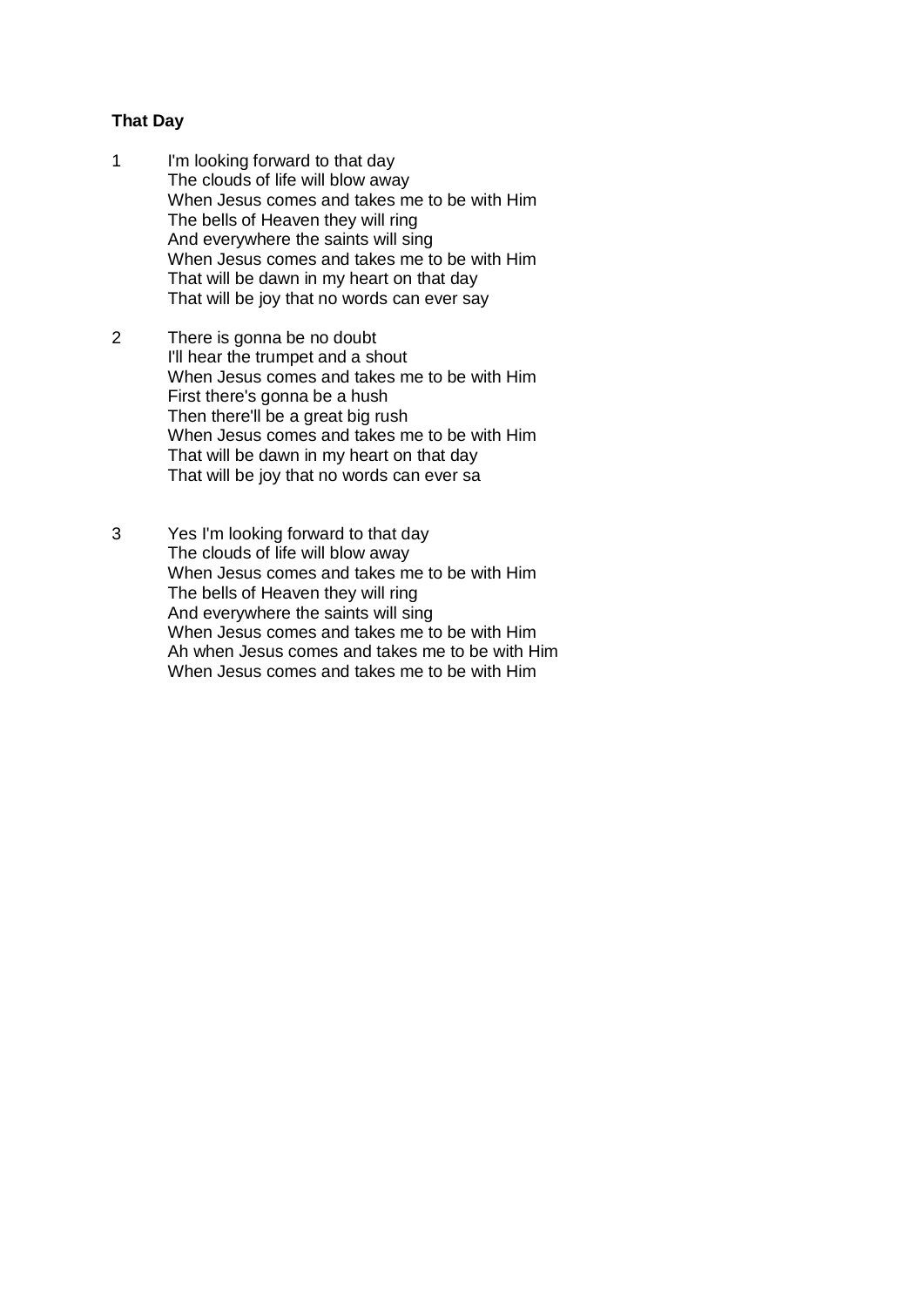## **You Can Know**

- 1 You've seen the birds and trees The mountains and blue seas You've watched as nature's mysteries unfold But somewhere in the blue When God first spoke to you You've tried to tell yourself they all evolved Chorus: You can know peace of mind today You can know the great joy of the knowledge Of all of your sin washed away You can live your life and be strong You can know the right from the wrong But if you turn away His love today You don't know when He'll call
- 2 Somewhere in your mind You're waking up to find There's an awful lot of nothing in your heart And now the time has come When something must be done Don't you think you ought to make a start? Chorus: You can know, etc.
- 3 Somewhere deep inside A door must open wide And let the Saviour of the world come in His love you can't ignore So open up the door The thing that keeps it closed is really sin Chorus: You can know, etc. He'll call No you don't know when He will call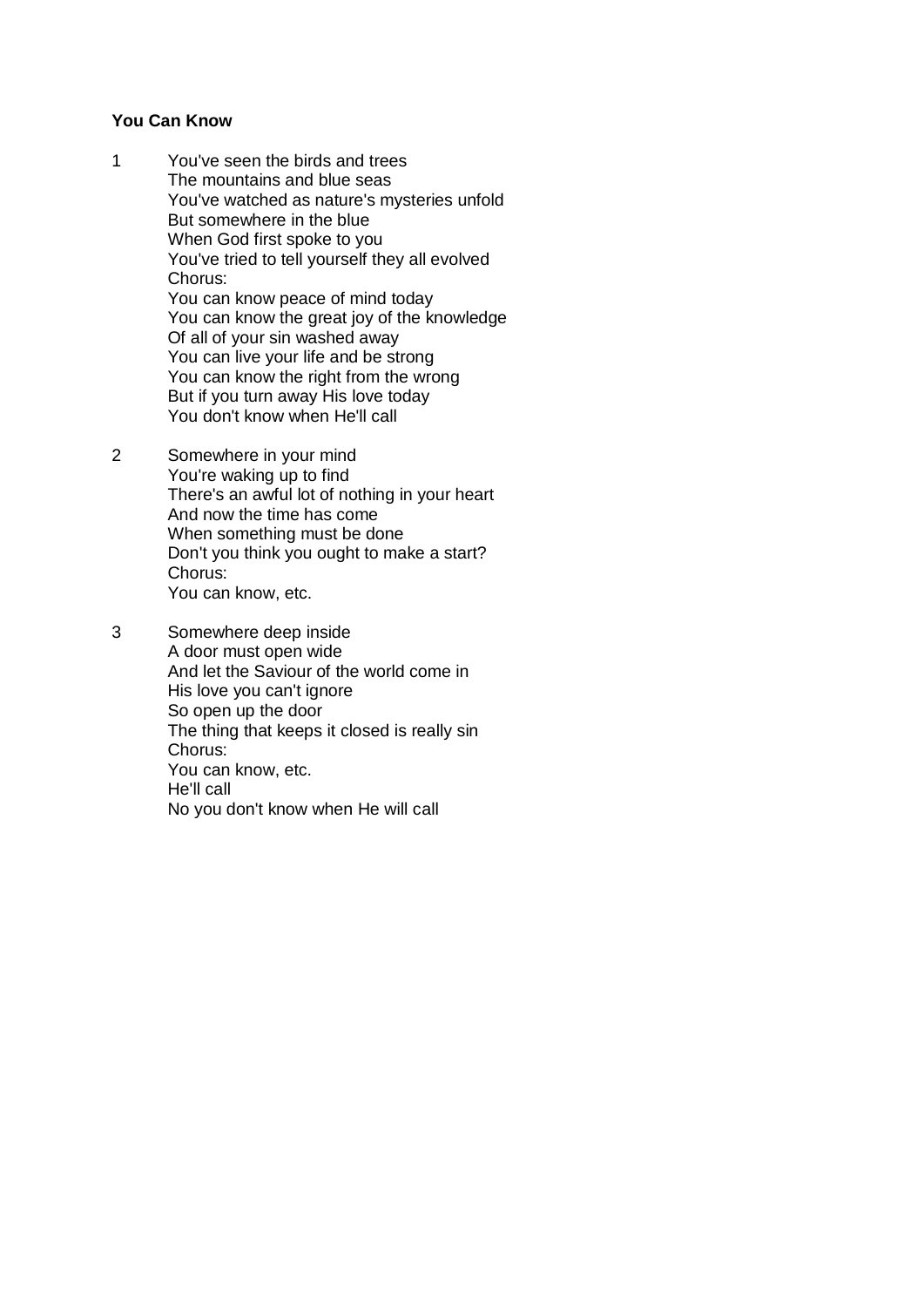# **Come With Us**

- 1 What have you got to live for in a world that's slowly dying? Where everything you have will pass away (and you know it) What have you got to die for if you don't know where you're going? Jesus offers you a better way Come with us and we will do you good For the Lord has spoken good concerning Israel Come with us and we will do you good For the Lord has spoken good concerning Israel
- 2 Now you can't see the church of Jesus if you only see the building And that's what Satan wants the world to see (that's what they're seeing) But the church is made of people who have been forgiven and their hearts are yielding To the Lord, Lord eternally So come with us and we will do you good For the Lord has spoken good concerning Israel Hear the words of Moses Come with us and we will do you good For the Lord has spoken good concerning Israel\* \*Numbers 10 v 29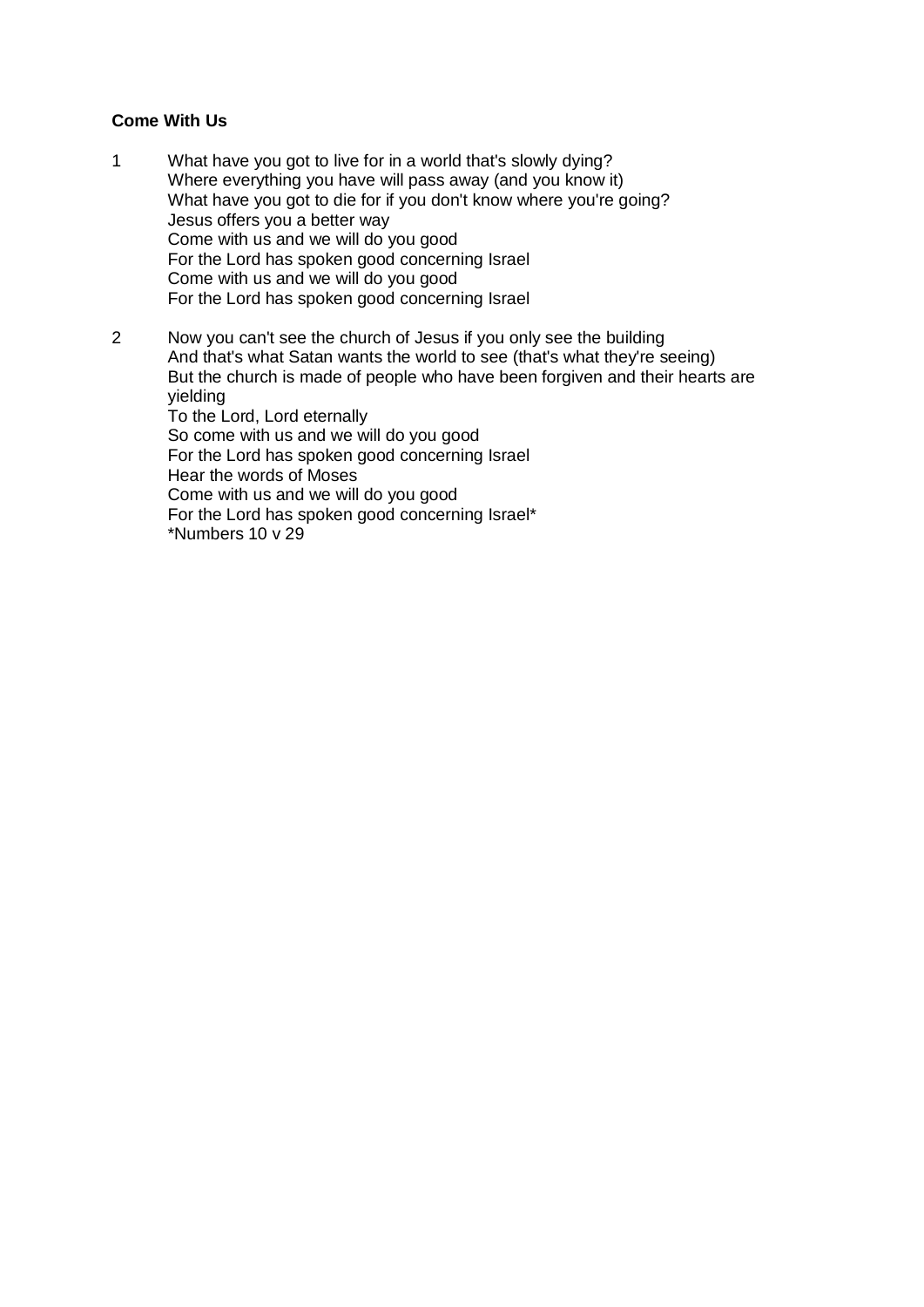#### **Watch And Pray**

(Composed by Len Magee and Gwen Murray)

- 1 Tomorrow I'm going away There's a shadow of a cross on my soul Can I face the coming day? Shall I pray 'Father save me from this role?' Chorus: O disciples please watch o'er my soul one hour Dark and lonely is the way For my purpose in life was to come to this hour So please watch and pray
- 2 Let this cup pass away from me If there is no other way to fulfill I will lay down my life for Thee For my joy and delight is Thy will Chorus: O disciples please watch, etc.
- 3 Tomorrow I'm going to die My disciples are going to see That If I am lifted high I will draw a multitude unto me **Chorus** O disciples please watch, etc. Please, please, please watch and pray Please, please, please watch and pray

### **Walk With Jesus**

Chorus: Walk with Jesus every day And He's promised to guide you all the way Walk with Jesus straight and pure and you'll see Walk with Jesus and you'll be free

1 What you are at this moment has some bearing On the way you'll face your life in years to come If you're wise you will spend your life preparing And stop living for the moment's passing fun Chorus:

> And walk with Jesus every day For He's promised to guide you all the way Walk with Jesus straight and pure and you'll see Walk with Jesus and you'll be free

2 Now the road that leads to life is strait and narrow And there's few there be that find it, sad to say But our Father has His eye upon the sparrow He will lead you, bring you to the perfect day Chorus: So walk with Jesus every day And He's promised to guide you all the way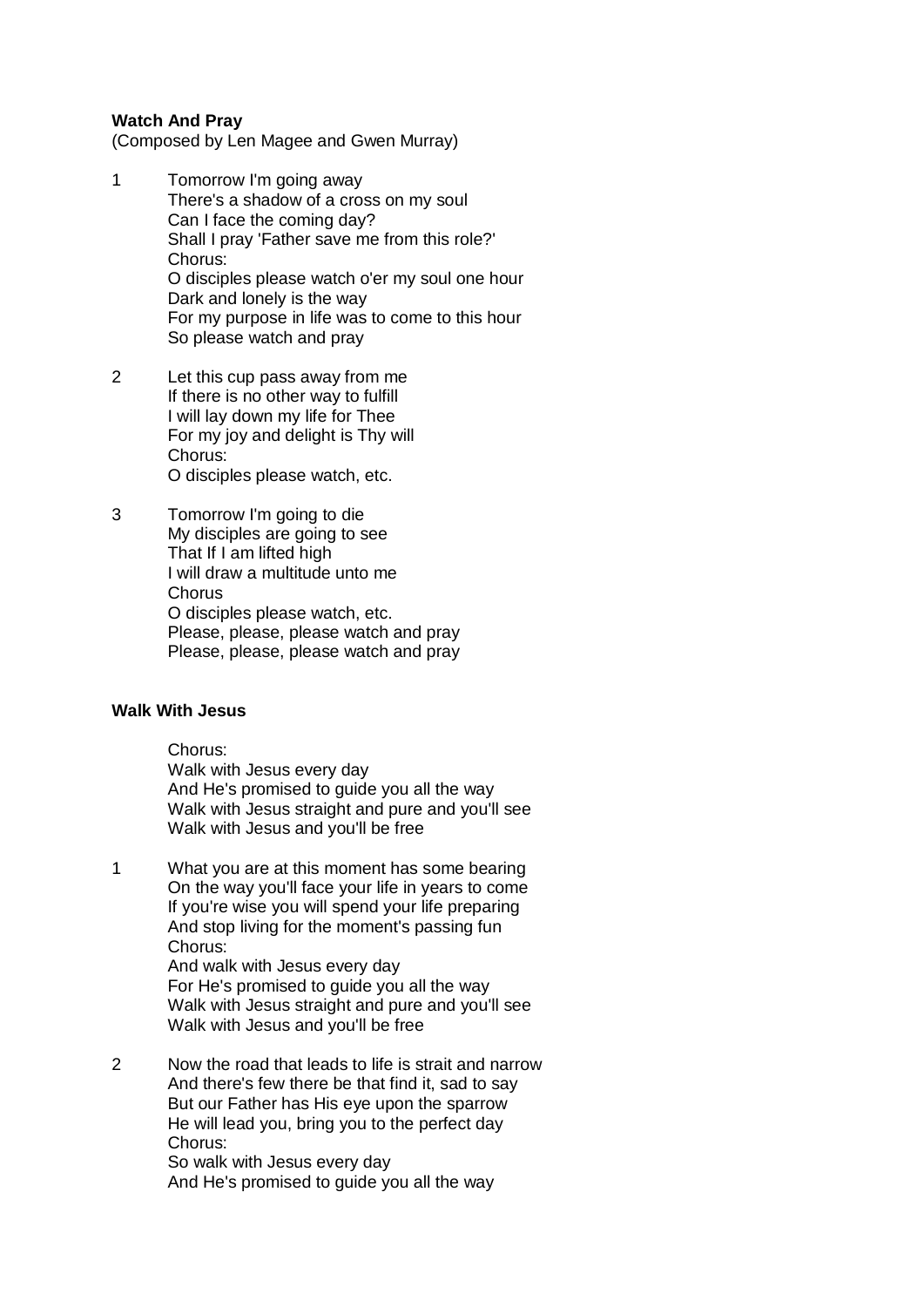Walk with Jesus straight and pure and you'll see Walk with Jesus and you'll be free Walk with Jesus Every day now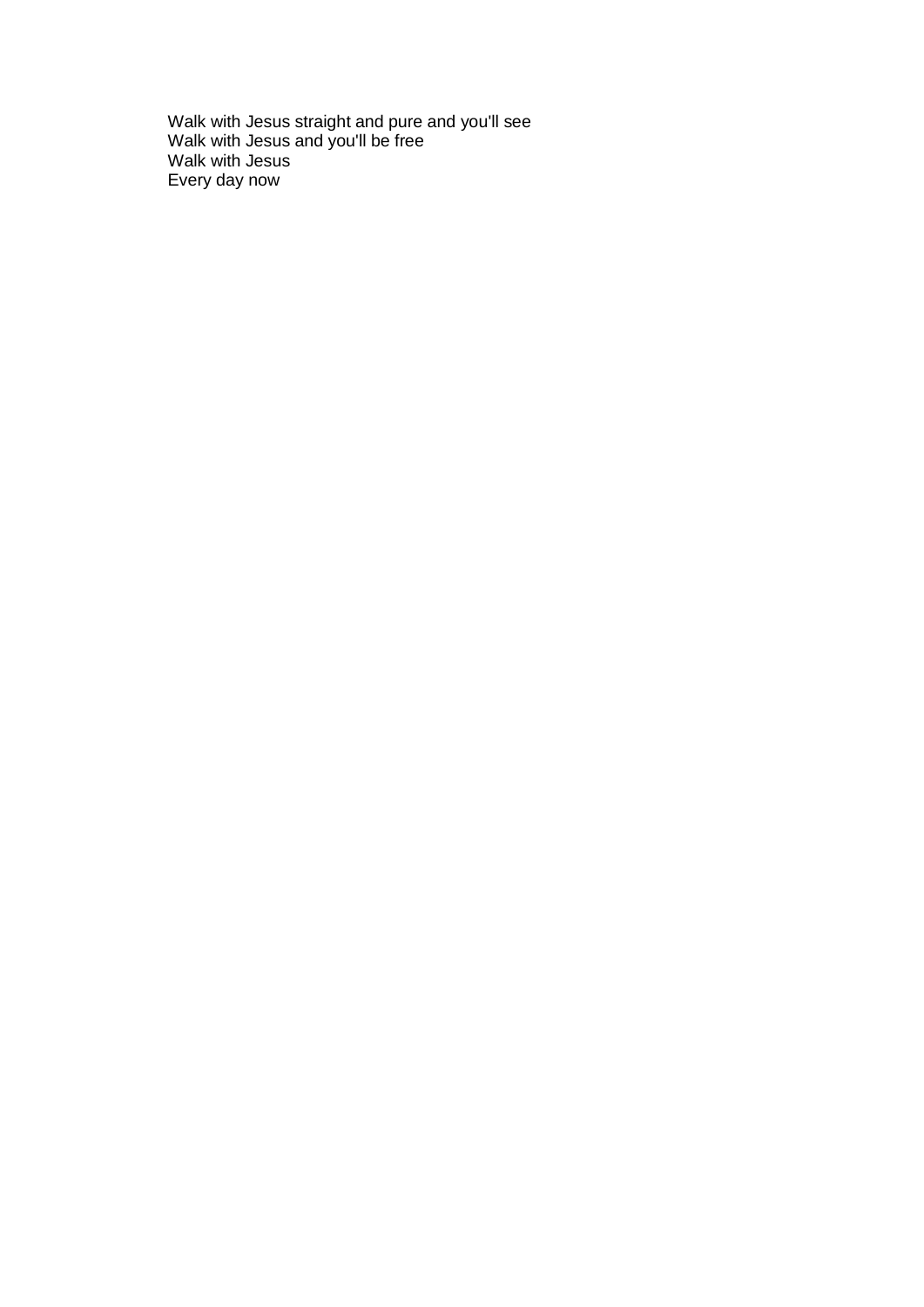# **The Voice Of Jesus**

- 1 A lonely heart, a thirsty soul cross the world did roam Looking for I don't know what, trying to find a home Then I heard a voice say 'I'll set you free' T'was the voice of Jesus calling to me: Chorus: (Joshua 1 v 9). Be strong and of good courage Be not afraid, neither be thou dismayed For the Lord thy God is with thee Whithersoever thou goest
- 2 A lonely heart, a thirsty soul heard that voice with tears And at the cross upon my knees I gave Him all my fears I'd never heard a voice before so tender, so sweet T'was the voice of Jesus calling His sheep Chorus: Be strong, etc.
- 3 A lonely heart, a thirsty soul are just a memory For Jesus lives, and always gives peace and joy to me How could I resist it, that voice from above? I heard the voice of Jesus and I fell in love

## **The Day Will Come**

- 1 Many days have come and gone since my Lord spoke to me And He opened up the archives of my mind so I could see Said His love had got no end and He'd always be my friend And I don't feel quite so home here any more Chorus: But I know the day will come when I will look upon His face And He'll take me home to distant lands Yes I know the day will come when I will look upon His face And I'll see the nail prints in His hands Yes I'll see the nail prints in His hands
- 2 All the pleasures of this world grow dryer day by day And I only burn my hands as I touch them on the way And I see in looking round everything is falling down And I don't feel quite so home here any more Chorus: But I know the day will come, etc.
- 3 God has given me a seal that Jesus is real By His Spirit in my heart, and more and more I feel That I'm just not satisfied, I'm like the waiting bride And I don't feel quite so home here any more. Chorus: But I know the day will come, etc.